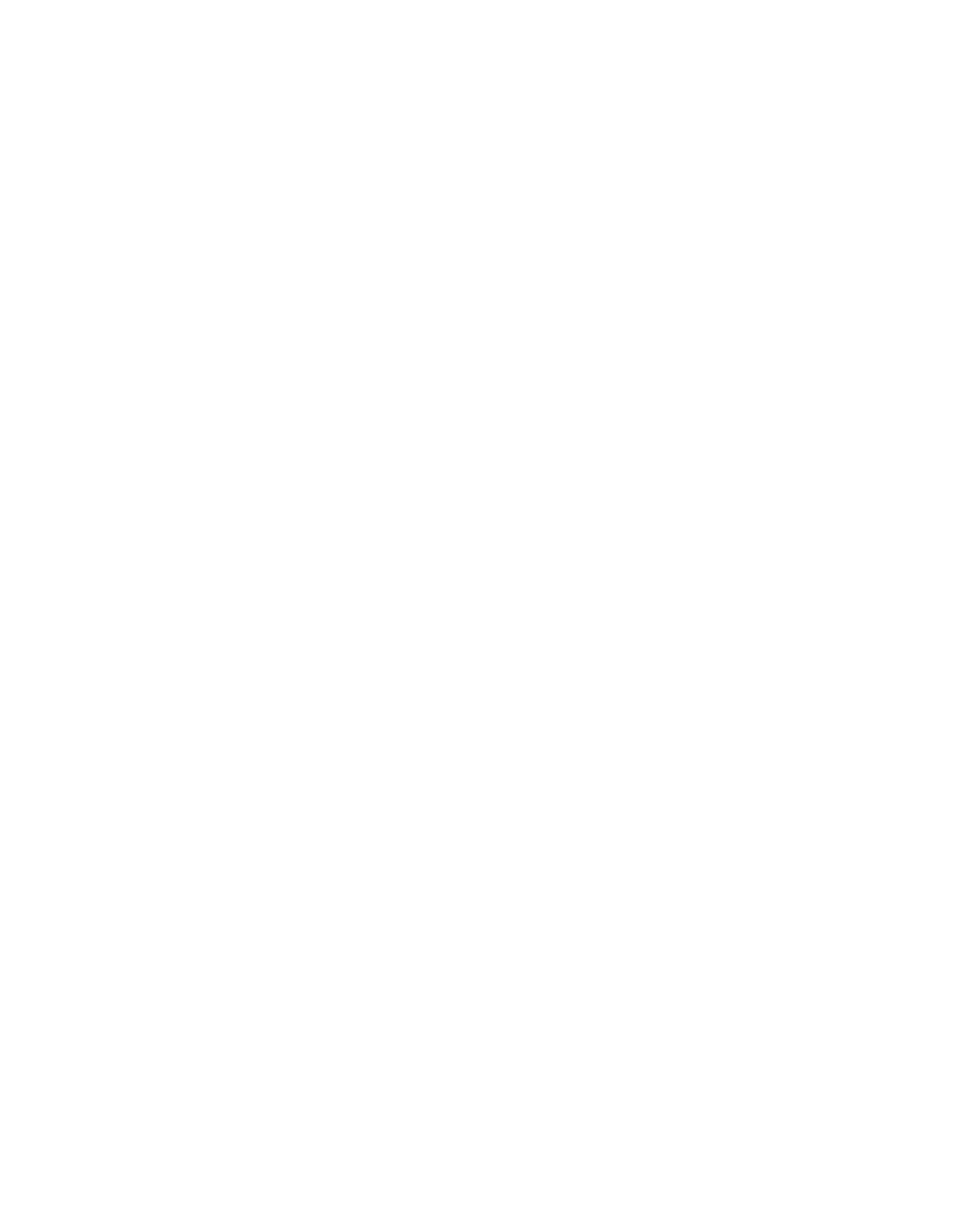## **FOREWORD**

The 2011 FAO/ICAC survey, prepared jointly by the Trade and Markets Division of the Economic and Social Department of the Food and Agriculture Organization of the United Nations (FAO) and the International Cotton Advisory Committee (ICAC), is the third joint edition since the annual survey done by FAO alone was discontinued in 1995. The second joint edition covered the years 1992, 1996, and 2000 through 2004. The present FAO/ICAC survey covers the years 1992, 1996 and 2000 through 2008 for both developing and developed countries.

The data for the 112 countries and 14 regions and sub-regions covered indicate the quantity of cotton, wool, flax, cellulosic, and synthetic fibers available for consumption within each country. In order to provide a basis for comparison between countries and regions, the total availability for each fiber has been divided by mid-year population providing the approximate level of per capita consumption. The French and Spanish translations of the country tables are presented in Appendix A.

Appendix B contains the methodology used in processing the data, along with definitions of the major items taken into account and explanatory notes. As noted in the FAO survey of 1995, an increasing number of countries now use the Harmonized Commodities and Coding System, which allows more disaggregated statistics and increased accuracy. Nonetheless, a far greater data set has to be manipulated, resulting in greater cost of producing the survey. The current FAO/ICAC survey maintains the methodology used by FAO surveys up to 1995. For budgetary reasons, only a few conversion factors have been updated since the last edition of the FAO/ICAC survey.

The current FAO/ICAC survey covers 96% of world end-use consumption of textile fibers and 98% of world mill consumption of textile fibers, based on estimates by the ICAC in *World Textile Demand*. Due to difficulties in obtaining national trade statistics, Africa and the region of the Former USSR are only partially covered by this survey.

This edition of the FAO/ICAC Survey was prepared by Shangnan Shui, FAO, and Alejandro S. Plastina, ICAC.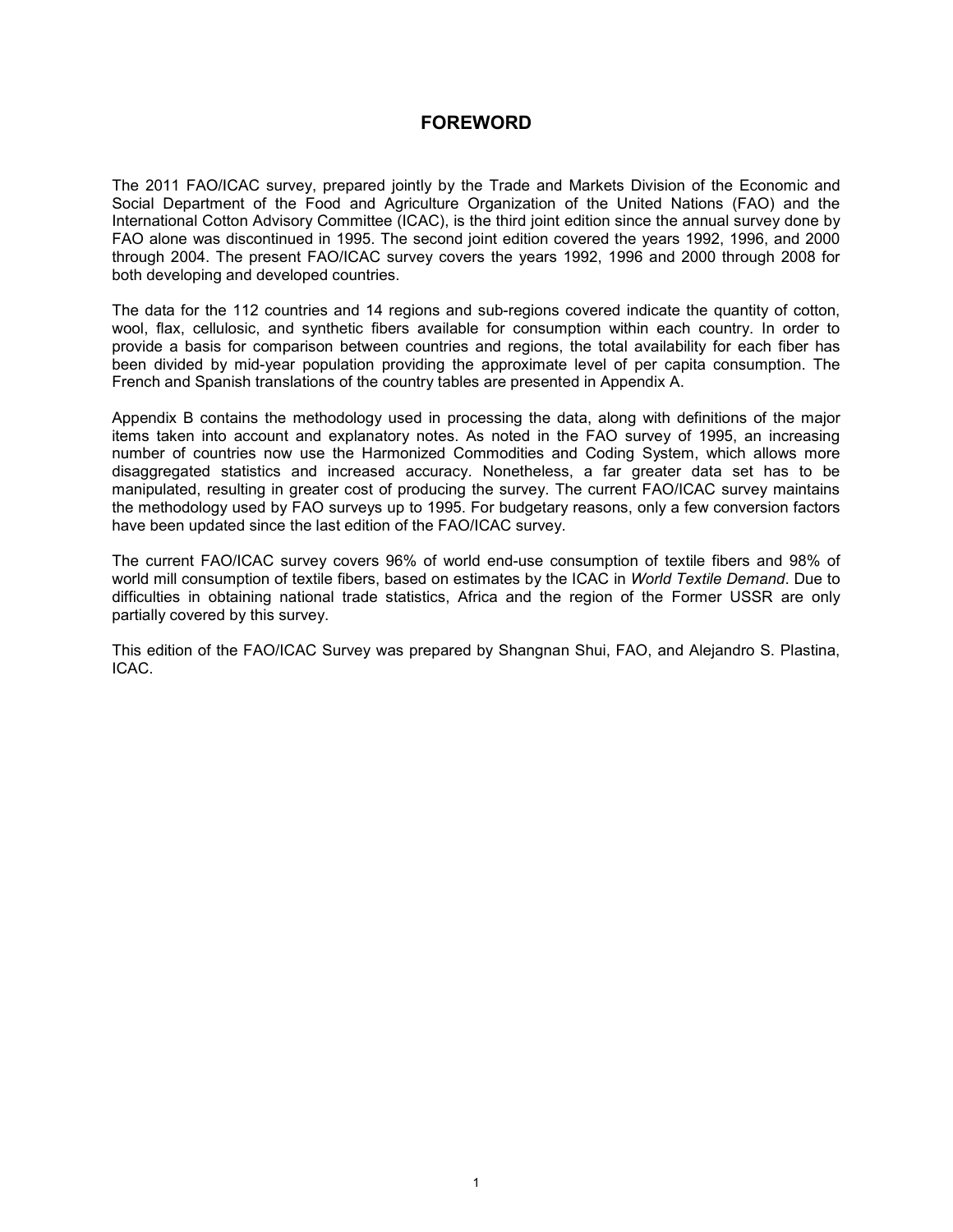## **WORLD FIBRE CONSUMPTION 2004 - 2008**

World fibre consumption has been steadily trending up over several decades. Per capita consumption was about 3.7 kilogram in 1950 and climbed to 10.4 kilogram in 2008. Given the nature of the final products of fibres, clothing and textiles, fibre consumption is sensitive to the global economic situation. The World Apparel Fibre Consumption Survey during 2004 - 2008 recently completed by the Economic and Social Development Department of the Food and Agriculture Organization of the United Nations (EST/FAO) and the International Cotton Advisory Committee (ICAC) revealed the latest developments in world fibre consumption.

#### **Global Economic Trends Affected Fibre Consumption**

Final products of fibres can be grouped into three major categories: clothing, textiles for home and for industrial uses. These final products respond differently to changes in income and prices, depending on whether they are consumed as necessary goods, luxury goods, or durable goods. Therefore, world total fibre consumption is exposed to the influence of global economic developments. Encompassing an annual average growth of the world gross domestic product (GDP) of 4.2% during 2000 - 2007, per capita world fibre consumption increased by nearly 35%, from 8.3 kilograms in 2000 to 11.1 kilograms in 2007. However, the economic stagnation in developed countries in 2008 resulted in a reduced rate of GDP growth for the world (3%), and a 6.4% contraction in per capita world fibre consumption, to 10.4 kilograms.

Furthermore, two important developments came about in 2008. First, per capita fibre consumption in developed countries experienced a fall in excess of 8% but developing countries witnessed a less than 5% decline. Some developing countries such as Ecuador, Indonesia, Paraguay, Pakistan, and Vietnam even saw their per capita consumption increase slightly in 2008. Second, world cotton consumption dropped sharply, over 7%, but man-made fibres production declined by less than 5%.

Preliminary analysis suggests that world fibre consumption experienced a significant rebound from its 2008 decline. In 2009, man-made fibre production increased by 3.6%, reversing the loss of 2008, while natural fibre production continued to decline, although at a slower pace. As a result, world fibre consumption may have gone up slightly in 2009 compared with the previous year.

#### **Developing Countries Led Growth in Consumption**

Developed countries had been the major driver of growth in world fibre consumption over the past few decades. Over the most recent decade, however, per capita consumption of fibres in developing countries increased at a much more rapid pace. Compared with 2004, per capita consumption of fibres in developing countries in 2007 increased by about 20%, but only by 8% in developed countries. By regions, far Eastern countries registered the highest growth, about 27%, largely due to China (Mainland), where per capita consumption of fibres increased by 50% between 2004 and 2007.

The increase in fibre consumption in developing countries has been largely met by man-made fibres. While total per capita fibre consumption increased by 20%, consumption of man-made fibres went up by 28% during 2004 – 2007. As a result, the share of man-made fibres in total fibre consumption in developing countries climbed from 56% in 2000 to 65% in 2008. The per capita consumption of manmade fibres in developing countries increased from 2.8 kilograms in 2000 to 4.9 kilograms in 2008. In 2008, total cotton consumption in developed countries accounted for about 50% of world consumption with a per capita consumption of 9.5 kilograms, which was nearly 4 times the 2.4 kilograms consumed in developing countries.

#### **Cotton Continues to Lose Market Share**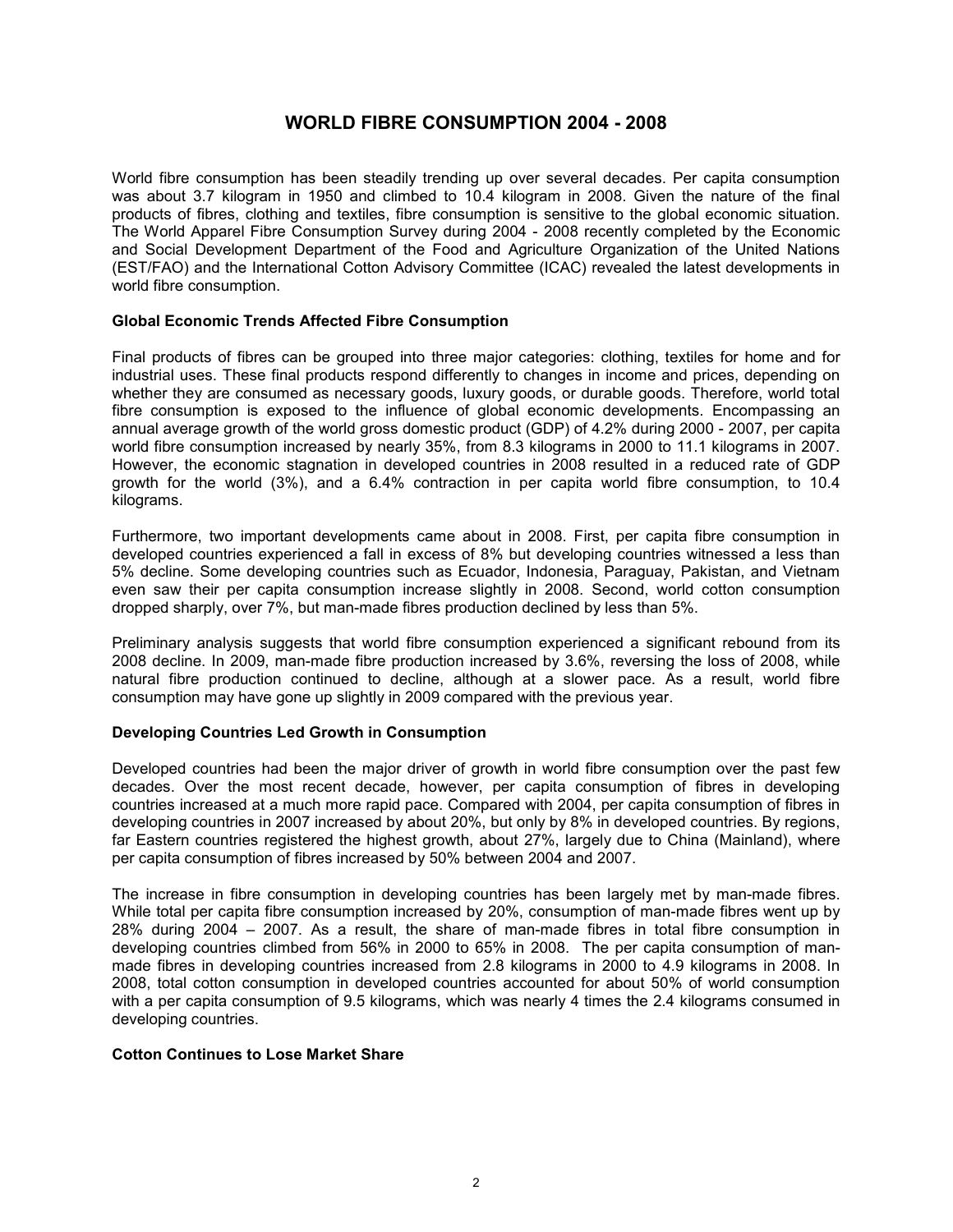While cotton and man-made fibres continued to dominate world fibre markets, cotton has been rapidly losing its market share. In 1990, natural fibres accounted for over 60% of global fibre consumption, while in 2000 that share declined to 45%, and fell further to 40% in 2008 (figure 1).





It has been hypothesized that natural fibres, in particular cotton, would regain their market shares after the rapid and sustained economic growth observed in the most populous developing countries, such as China (Mainland) and India, over the last decade. However, while the total quantity of natural fibre consumption has trended upward in these countries, per capita consumption of cotton has experienced little increase. For instance, per capita consumption of natural fibres in China (Mainland) in 1996 amounted to 2.8 kilograms, and it remained essentially unchanged after 12 years of accelerated economic growth (9.5% annual GDP growth), at 3 kilograms. In 2008, the per capita consumption of cotton in China (Mainland) amounted to 2.5 kilograms, only 0.2 kilograms higher than in 1996. Our preliminary analyses suggest that limited land resources and competition with food crops put upward pressure on natural fibre prices and this induces substitution in the textile industry towards relatively cheaper man-made fibres. The rapid technological advances in the man-made fibre industry, in particular the cotton-like fibres, drove away demand for natural fibres. In fact, per capita consumption of cotton in developing countries only increased from 2.2 kilograms in 1996 to 2.4 kilograms in 2008, while per capita consumption of man-made fibres in developing countries increased from 2.3 kilograms to 4.9 kilograms over the same period.

Developed countries continued to be the major consumers of cotton with per capita consumption at 9.5 kilograms in 2008, just slightly higher than the 9.2 kilograms registered in 2004. Such a small growth was considerably below the annual growth of 2% observed during 1996 - 2004. Per capita consumption of man-made fibres in developed countries, on the contrary, experienced a slight decline between 2004 and 2008, from 12 kilograms to 11.8 kilograms.

At the world level, synthetic fibres consumption in 2009 amounted to 35.8 million tons, substantially exceeding the 23.3 million tons of cotton consumed in that year. Per capita consumption of synthetic fibres increased by 21% between 2004 and 2009, while per capita consumption of cotton grew by 11% over the same period.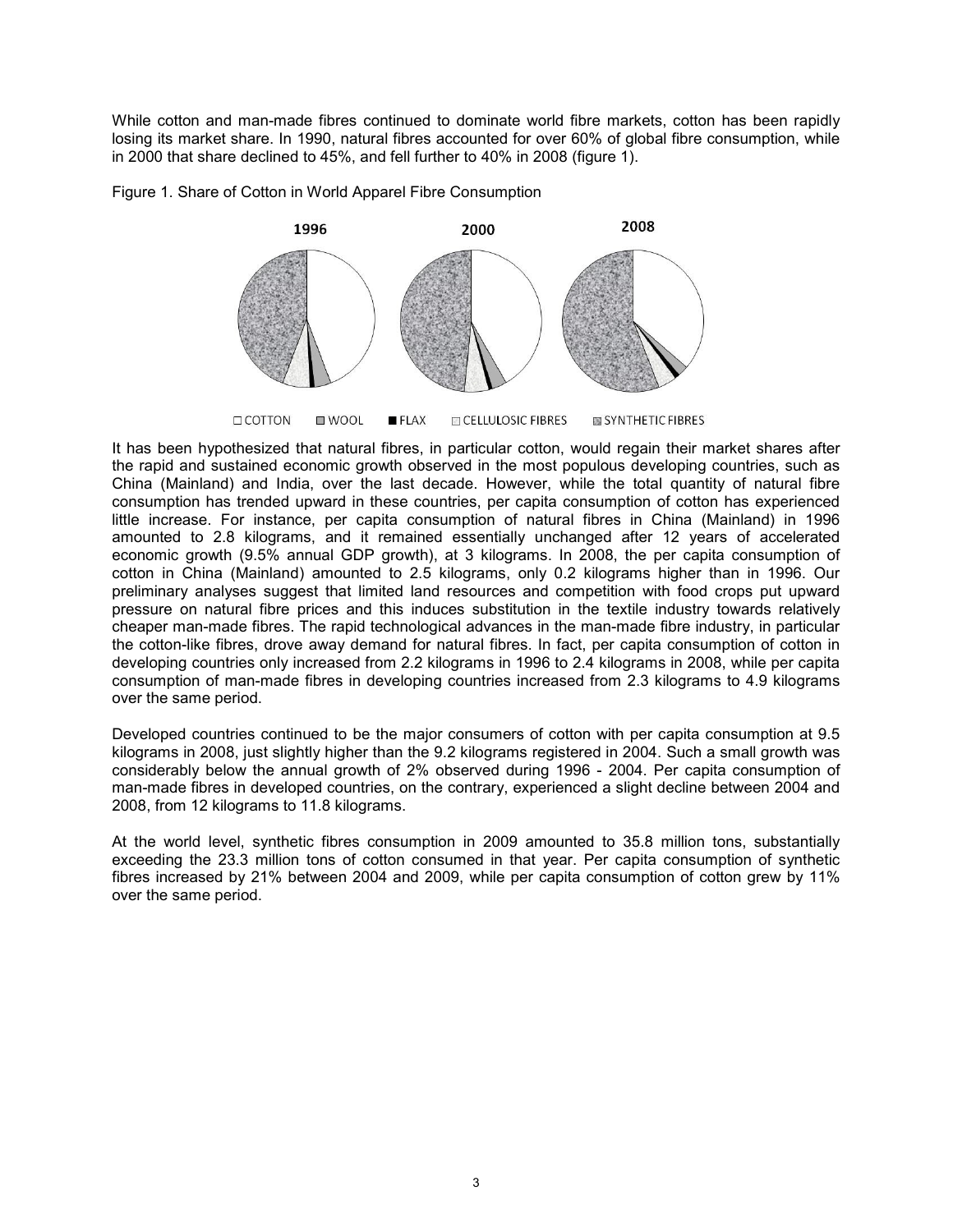| <b>ITEMS</b>                  | <b>Total World</b> | <b>Total</b><br><b>Developed</b> | <b>North</b><br>America | <b>Europe</b>   | Former<br><b>USSR</b> | Others* | <b>Total</b><br><b>Developing</b> | Africa | Latin<br>America | <b>Near East</b> | <b>Far East</b> |
|-------------------------------|--------------------|----------------------------------|-------------------------|-----------------|-----------------------|---------|-----------------------------------|--------|------------------|------------------|-----------------|
|                               |                    |                                  |                         |                 |                       |         |                                   |        |                  |                  |                 |
|                               | thousand tonnes    |                                  |                         | thousand tonnes |                       |         |                                   |        | thousand tonnes  |                  |                 |
| <b>COTTON</b>                 |                    |                                  |                         |                 |                       |         |                                   |        |                  |                  |                 |
| <b>Mill consumption</b>       | 24,386.8           | 2,618.6                          | 1,401.3                 | 695.5           | 303.0                 | 218.8   | 21,768.2                          | 245.0  | 1,861.9          | 2,012.6          | 17,648.7        |
| <b>Trade Balance</b>          | $-1,352.0$         | 8,930.1                          | 4,084.2                 | 3,057.4         | 184.1                 | 1,604.4 | $-10,282.0$                       | 112.6  | $-32.3$          | $-815.8$         | $-9,546.6$      |
| <b>Total availability</b>     | 23,034.8           | 11,548.6                         | 5,485.5                 | 3,752.9         | 487.1                 | 1,823.1 | 11,486.2                          | 357.6  | 1,829.7          | 1,196.8          | 8,102.1         |
| Per Caput Availability (Kgs.) | 3.9                | 9.5                              | 16.4                    | 7.3             | 3.0                   | 20.0    | 2.4                               | 0.7    | 3.4              | 3.8              | 2.4             |
| <b>WOOL</b>                   |                    |                                  |                         |                 |                       |         |                                   |        |                  |                  |                 |
| <b>Mill</b> consumption       | 1,565.1            | 466.8                            | 18.8                    | 295.7           | 48.7                  | 103.6   | 1,098.3                           | 61.3   | 102.8            | 135.5            | 798.7           |
| <b>Trade Balance</b>          | 66.2               | 428.5                            | 179.0                   | 124.8           | 19.1                  | 105.6   | $-362.3$                          | 2.6    | $-42.5$          | $-12.7$          | $-309.7$        |
| <b>Total availability</b>     | 1,631.3            | 895.3                            | 197.8                   | 420.5           | 67.8                  | 209.2   | 736.0                             | 63.9   | 60.3             | 122.7            | 489.0           |
| Per Caput Availability (Kgs.) | 0.3                | 0.7                              | 0.6                     | 0.8             | 0.4                   | 3.0     | 0.2                               | 0.1    | 0.1              | 0.4              | 0.1             |
| <b>FLAX</b>                   |                    |                                  |                         |                 |                       |         |                                   |        |                  |                  |                 |
| <b>Mill consumption</b>       | 788.1              | 140.3                            | 0.0                     | 70.0            | 67.1                  | 3.2     | 647.8                             | 0.0    | 7.8              | 9.0              | 631.1           |
| <b>Trade Balance</b>          | $-79.0$            | 92.6                             | 41.6                    | 57.6            | $-18.5$               | 11.8    | $-171.5$                          | 4.6    | 7.5              | 12.9             | $-196.5$        |
| <b>Total availability</b>     | 709.2              | 232.9                            | 41.6                    | 127.6           | 48.6                  | 15.0    | 476.3                             | 4.6    | 15.3             | 21.9             | 434.6           |
| Per Caput Availability (Kgs.) | 0.1                | 0.2                              | 0.1                     | 0.2             | 0.3                   | 0.2     | 0.1                               | 0.0    | 0.0              | 0.1              | 0.1             |
| <b>CELLULOSIC</b>             |                    |                                  |                         |                 |                       |         |                                   |        |                  |                  |                 |
| <b>Mill consumption</b>       | 2,928.8            | 790.2                            | 92.6                    | 549.3           | 93.0                  | 55.2    | 2,138.6                           | 25.4   | 62.0             | 174.2            | 1,876.9         |
| <b>Trade Balance</b>          | $-270.8$           | 706.8                            | 282.7                   | 285.0           | 36.3                  | 102.7   | $-977.6$                          | 29.0   | 100.2            | 62.3             | $-1,169.1$      |
| <b>Total availability</b>     | 2,658.0            | 1,497.0                          | 375.4                   | 834.3           | 129.4                 | 158.0   | 1,161.0                           | 54.4   | 162.2            | 236.5            | 707.9           |
| Per Caput Availability (Kgs.) | 0.4                | 1.2                              | 1.1                     | 1.6             | 0.8                   | 2.0     | 0.2                               | 0.1    | 0.3              | 0.8              | 0.2             |
| <b>SYNTHETICS</b>             |                    |                                  |                         |                 |                       |         |                                   |        |                  |                  |                 |
| <b>Mill consumption</b>       | 31,254.9           | 7,283.4                          | 3,239.8                 | 2,699.8         | 405.2                 | 938.6   | 23,971.5                          | 165.9  | 1,192.0          | 1,364.4          | 21,249.1        |
| <b>Trade Balance</b>          | $-893.9$           | 5.779.5                          | 2,610.3                 | 1,800.6         | 379.5                 | 989.1   | $-6.673.4$                        | 200.5  | 335.8            | 117.7            | $-7,327.5$      |
| <b>Total availability</b>     | 30,360.9           | 13,062.9                         | 5,850.2                 | 1,800.6         | 784.7                 | 1,927.6 | 17,298.0                          | 366.5  | 1,527.8          | 1,482.1          | 13,921.7        |
| Per Caput Availability (Kgs.) | 5.1                | 10.8                             | 17.5                    | 8.8             | 4.9                   | 20.3    | 3.6                               | 0.7    | 2.8              | 4.7              | 4.1             |
| <b>TOTAL FIBRES</b>           |                    |                                  |                         |                 |                       |         |                                   |        |                  |                  |                 |
| <b>Mill</b> consumption       | 60,923.6           | 11,299.3                         | 4,752.6                 | 4,310.2         | 917.1                 | 1,319.4 | 49,624.4                          | 497.7  | 3,226.5          | 3,695.6          | 42,204.5        |
| <b>Trade Balance</b>          | $-2,529.5$         | 15,937.4                         | 7,197.9                 | 5,325.4         | 600.5                 | 2,813.5 | $-18,466.9$                       | 349.3  | 368.7            | $-635.6$         | $-18,549.3$     |
| <b>Total availability</b>     | 58,394.1           | 27,236.7                         | 11,950.6                | 6,935.8         | 1,517.6               | 4,132.9 | 31,157.5                          | 847.0  | 3,595.2          | 3,060.1          | 23,655.2        |
| Per Caput Availability (Kgs.) | 9.8                | 22.5                             | 35.7                    | 18.8            | 9.5                   | 45.4    | 6.6                               | 1.6    | 6.7              | 9.8              | 7.0             |

| Table 1a - 2005 APPAREL FIBRES: TOTAL AND PER CAPUT AVAILABILITY BY REGION |  |  |
|----------------------------------------------------------------------------|--|--|
|----------------------------------------------------------------------------|--|--|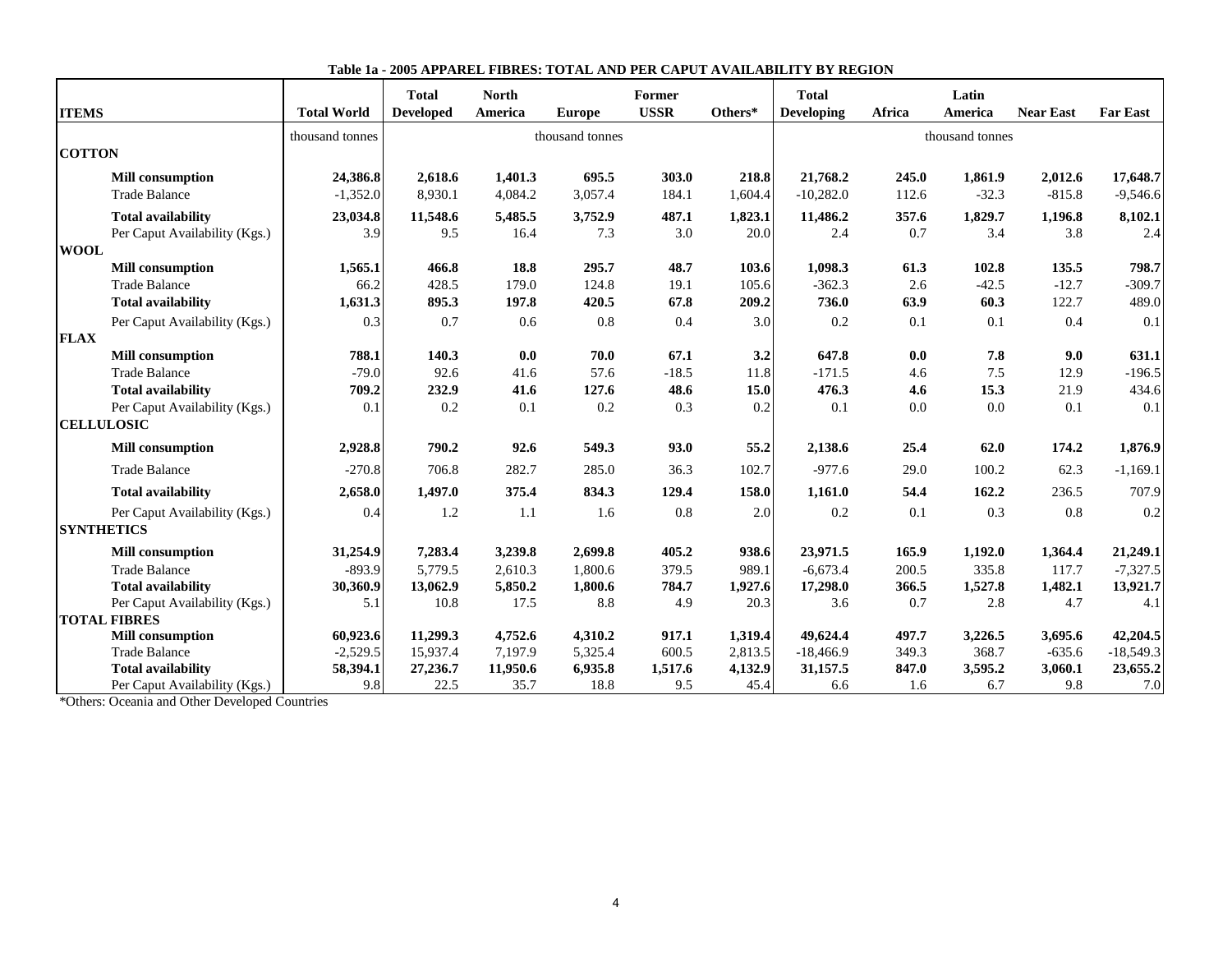|                               |                    | <b>Total</b>     | <b>North</b> |                 | Former      |         | <b>Total</b>      |        | Latin           |                  |                 |
|-------------------------------|--------------------|------------------|--------------|-----------------|-------------|---------|-------------------|--------|-----------------|------------------|-----------------|
| <b>ITEMS</b>                  | <b>Total World</b> | <b>Developed</b> | America      | <b>Europe</b>   | <b>USSR</b> | Others* | <b>Developing</b> | Africa | America         | <b>Near East</b> | <b>Far East</b> |
|                               | thousand tonnes    |                  |              | thousand tonnes |             |         |                   |        | thousand tonnes |                  |                 |
| <b>COTTON</b>                 |                    |                  |              |                 |             |         |                   |        |                 |                  |                 |
| <b>Mill consumption</b>       | 25,293.2           | 2,274.6          | 1,191.8      | 583.7           | 305.5       | 193.7   | 23,018.6          | 238.6  | 1,945.9         | 2,057.4          | 18,776.6        |
| <b>Trade Balance</b>          | $-1,308.9$         | 9,887.8          | 4,783.3      | 3,240.2         | 216.4       | 1,647.9 | $-11,196.7$       | 137.4  | $-53.6$         | $-852.0$         | $-10,428.5$     |
| <b>Total availability</b>     | 23,984.3           | 12,162.4         | 5,975.1      | 3,823.9         | 521.9       | 1,841.6 | 11,821.9          | 376.1  | 1,892.3         | 1,205.4          | 8,348.1         |
| Per Caput Availability (Kgs.) | 4.0                | 10.0             | 17.7         | 7.4             | 3.3         | 19.8    | 2.5               | 0.7    | 3.5             | 3.8              | $2.5\,$         |
| <b>WOOL</b>                   |                    |                  |              |                 |             |         |                   |        |                 |                  |                 |
| <b>Mill</b> consumption       | 1,598.6            | 458.6            | 17.2         | 288.7           | 52.1        | 100.6   | 1,140.0           | 60.3   | 103.2           | 136.4            | 840.2           |
| <b>Trade Balance</b>          | 45.2               | 458.9            | 178.9        | 150.6           | 19.9        | 109.4   | $-413.7$          | 7.6    | $-43.1$         | $-6.7$           | $-371.5$        |
| <b>Total availability</b>     | 1,643.8            | 917.5            | 196.1        | 439.4           | 72.0        | 210.0   | 726.3             | 67.8   | 60.1            | 129.7            | 468.7           |
| Per Caput Availability (Kgs.) | 0.3                | $0.8\,$          | 0.6          | 0.9             | 0.5         | 2.6     | 0.2               | 0.1    | 0.1             | 0.4              | 0.1             |
| <b>FLAX</b>                   |                    |                  |              |                 |             |         |                   |        |                 |                  |                 |
| <b>Mill consumption</b>       | 692.8              | 127.1            | 0.0          | 65.5            | 58.5        | 3.1     | 565.8             | 0.0    | 6.8             | 10.8             | 548.2           |
| <b>Trade Balance</b>          | $-107.9$           | 102.7            | 41.7         | 63.7            | $-16.6$     | 13.9    | $-210.5$          | 5.2    | 6.7             | 10.1             | $-232.6$        |
| <b>Total availability</b>     | 585.0              | 229.7            | 41.7         | 129.2           | 41.9        | 17.0    | 355.2             | 5.2    | 13.5            | 20.9             | 315.6           |
| Per Caput Availability (Kgs.) | 0.1                | 0.2              | 0.1          | 0.3             | 0.3         | 0.2     | 0.1               | 0.0    | 0.0             | 0.1              | 0.1             |
| <b>CELLULOSIC</b>             |                    |                  |              |                 |             |         |                   |        |                 |                  |                 |
| <b>Mill consumption</b>       | 3,191.8            | 810.5            | 93.5         | 554.2           | 108.1       | 54.6    | 2,381.3           | 27.6   | 73.7            | 208.3            | 2,071.6         |
| <b>Trade Balance</b>          | $-403.2$           | 756.2            | 316.7        | 275.5           | 55.7        | 108.2   | $-1,159.4$        | 34.8   | 107.3           | 69.3             | $-1,370.7$      |
| <b>Total availability</b>     | 2,788.6            | 1,566.6          | 410.3        | 829.7           | 163.9       | 162.8   | 1,221.9           | 62.4   | 181.1           | 277.5            | 700.9           |
| Per Caput Availability (Kgs.) | 0.5                | 1.3              | 1.2          | 1.6             | 1.0         | 2.0     | 0.3               | 0.1    | 0.3             | 0.9              | 0.2             |
| <b>SYNTHETICS</b>             |                    |                  |              |                 |             |         |                   |        |                 |                  |                 |
| <b>Mill consumption</b>       | 35,238.9           | 7,267.6          | 3,116.1      | 2,805.2         | 405.5       | 940.8   | 27,971.3          | 163.3  | 1,129.2         | 1,275.1          | 25,403.6        |
| <b>Trade Balance</b>          | $-1,016.4$         | 6,186.9          | 2,855.2      | 1,792.7         | 472.2       | 1,066.8 | $-7,203.4$        | 214.6  | 446.2           | 189.3            | $-8,053.5$      |
| <b>Total availability</b>     | 34,222.5           | 13,454.5         | 5,971.3      | 1,792.7         | 877.8       | 2,007.6 | 20,767.9          | 378.0  | 1,575.4         | 1,464.4          | 17,350.1        |
| Per Caput Availability (Kgs.) | 5.7                | 11.0             | 17.7         | 9.0             | 5.5         | 20.9    | 4.3               | 0.7    | 2.9             | 4.6              | 5.1             |
| <b>TOTAL FIBRES</b>           |                    |                  |              |                 |             |         |                   |        |                 |                  |                 |
| <b>Mill consumption</b>       | 66,015.3           | 10,938.4         | 4,418.6      | 4,297.2         | 929.7       | 1,292.8 | 55,076.9          | 489.9  | 3,258.8         | 3,688.0          | 47,640.2        |
| <b>Trade Balance</b>          | $-2,791.2$         | 17,392.5         | 8,175.9      | 5,522.7         | 747.6       | 2,946.2 | $-20,183.7$       | 399.6  | 463.6           | $-590.1$         | $-20,456.8$     |
| <b>Total availability</b>     | 63,224.1           | 28,330.8         | 12,594.4     | 7,014.8         | 1,677.4     | 4,239.0 | 34,893.3          | 889.5  | 3,722.4         | 3,097.9          | 27,183.4        |
| Per Caput Availability (Kgs.) | 10.5               | 23.3             | 37.2         | 19.1            | 10.5        | 45.5    | 7.2               | 1.6    | 6.9             | 9.7              | 8.0             |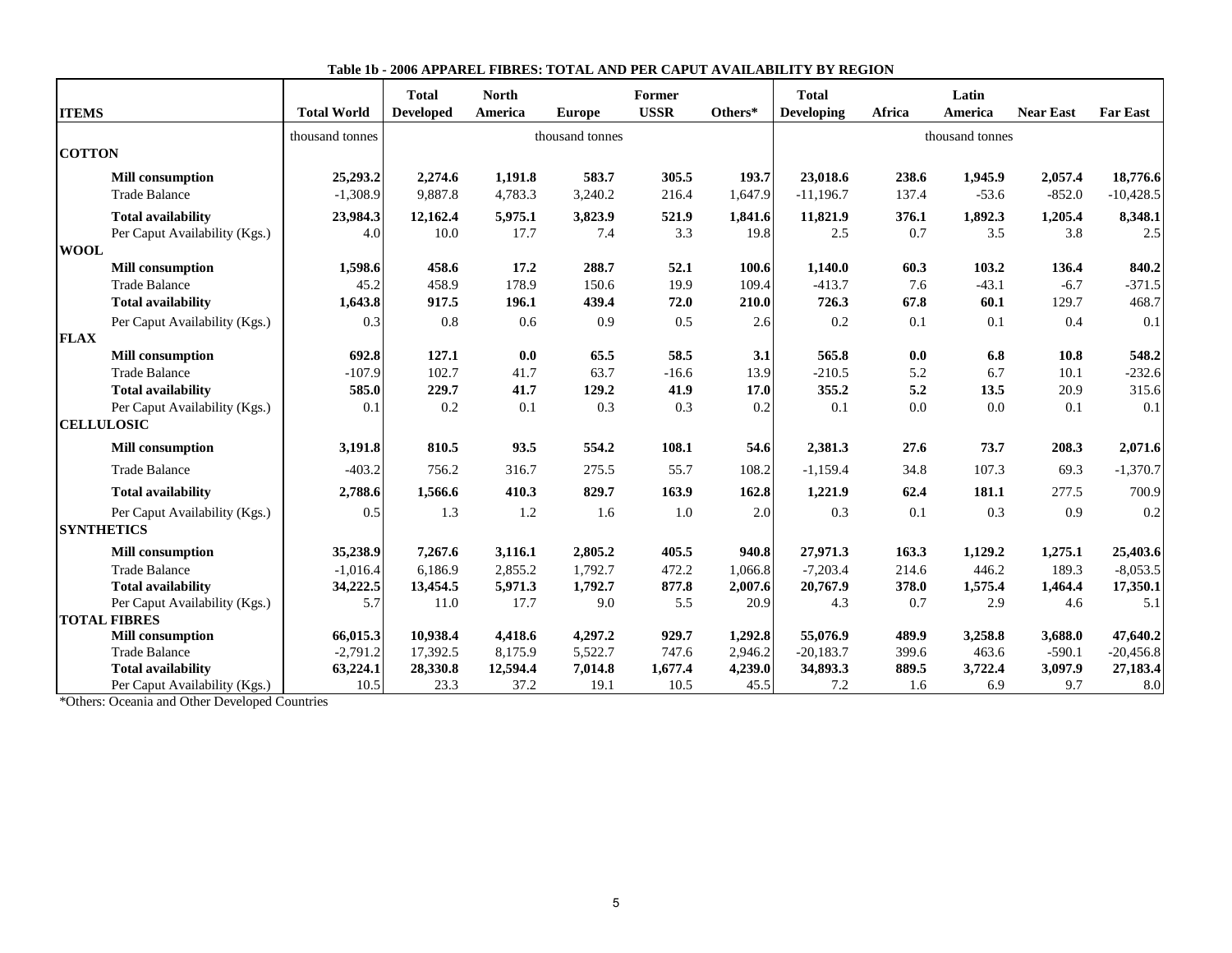| <b>ITEMS</b>                  | <b>Total World</b> | <b>Total</b><br><b>Developed</b> | <b>North</b><br>America | <b>Europe</b>   | Former<br><b>USSR</b> | Others* | <b>Total</b><br><b>Developing</b> | <b>Africa</b> | Latin<br>America | <b>Near East</b> | <b>Far East</b> |
|-------------------------------|--------------------|----------------------------------|-------------------------|-----------------|-----------------------|---------|-----------------------------------|---------------|------------------|------------------|-----------------|
|                               |                    |                                  |                         |                 |                       |         |                                   |               |                  |                  |                 |
|                               | thousand tonnes    |                                  |                         | thousand tonnes |                       |         |                                   |               | thousand tonnes  |                  |                 |
| <b>COTTON</b>                 |                    |                                  |                         |                 |                       |         |                                   |               |                  |                  |                 |
| <b>Mill consumption</b>       | 25,892.7           | 1.996.6                          | 1,048.2                 | 484.7           | 242.7                 | 163.6   | 23,896.1                          | 227.5         | 1,962.9          | 1,959.5          | 19,746.3        |
| <b>Trade Balance</b>          | $-887.2$           | 10,696.4                         | 5,091.0                 | 3,599.2         | 305.1                 | 1,580.0 | $-11,583.6$                       | 159.2         | $-48.9$          | $-735.8$         | $-10,958.1$     |
| <b>Total availability</b>     | 25,005.5           | 12,693.0                         | 6,139.2                 | 4,083.9         | 547.8                 | 1,743.6 | 12,312.5                          | 386.7         | 1,914.0          | 1,223.7          | 8,788.2         |
| Per Caput Availability (Kgs.) | 4.1                | 10.4                             | 18.0                    | 7.9             | 3.4                   | 18.4    | 2.5                               | 0.7           | 3.5              | 3.8              | 2.6             |
| <b>WOOL</b>                   |                    |                                  |                         |                 |                       |         |                                   |               |                  |                  |                 |
| <b>Mill</b> consumption       | 1,661.7            | 473.4                            | 20.3                    | 290.4           | 44.2                  | 95.5    | 1,188.2                           | 66.6          | 106.6            | 137.9            | 877.1           |
| <b>Trade Balance</b>          | 82.2               | 508.3                            | 178.0                   | 187.7           | 21.3                  | 101.4   | $-426.2$                          | 7.9           | $-36.8$          | $-10.3$          | $-387.0$        |
| <b>Total availability</b>     | 1,743.8            | 981.8                            | 198.3                   | 478.2           | 65.5                  | 196.9   | 762.1                             | 74.5          | 69.8             | 127.7            | 490.1           |
| Per Caput Availability (Kgs.) | 0.3                | 0.8                              | 0.6                     | 0.9             | 0.4                   | 2.6     | 0.2                               | 0.1           | 0.1              | 0.4              | 0.1             |
| <b>FLAX</b>                   |                    |                                  |                         |                 |                       |         |                                   |               |                  |                  |                 |
| <b>Mill consumption</b>       | 760.2              | 127.2                            | 0.0                     | 66.7            | 61.2                  | 3.0     | 633.0                             | 0.0           | 7.5              | 10.0             | 615.5           |
| <b>Trade Balance</b>          | $-88.7$            | 110.9                            | 43.9                    | 62.9            | $-10.4$               | 14.0    | $-199.6$                          | 7.4           | 8.4              | 13.6             | $-229.1$        |
| <b>Total availability</b>     | 671.5              | 238.1                            | 43.9                    | 129.7           | 50.8                  | 17.0    | 433.4                             | 7.4           | 15.9             | 23.6             | 386.4           |
| Per Caput Availability (Kgs.) | 0.1                | 0.2                              | 0.1                     | 0.3             | 0.3                   | 0.2     | 0.1                               | 0.0           | 0.0              | 0.1              | 0.1             |
| <b>CELLULOSIC</b>             |                    |                                  |                         |                 |                       |         |                                   |               |                  |                  |                 |
| <b>Mill consumption</b>       | 3,556.0            | 865.4                            | 122.6                   | 557.8           | 97.0                  | 52.0    | 2,690.6                           | 29.9          | 79.3             | 263.1            | 2,318.4         |
| <b>Trade Balance</b>          | $-409.8$           | 832.1                            | 326.2                   | 340.1           | 52.4                  | 104.9   | $-1,241.9$                        | 36.5          | 121.8            | 51.9             | $-1,452.1$      |
| <b>Total availability</b>     | 3,146.2            | 1,697.5                          | 448.8                   | 897.9           | 149.4                 | 156.9   | 1,448.7                           | 66.4          | 201.1            | 315.0            | 866.3           |
| Per Caput Availability (Kgs.) | 0.5                | 1.4                              | 1.3                     | 1.7             | 0.9                   | 1.8     | 0.3                               | 0.1           | 0.4              | 1.0              | 0.3             |
| <b>SYNTHETICS</b>             |                    |                                  |                         |                 |                       |         |                                   |               |                  |                  |                 |
| <b>Mill consumption</b>       | 37,873.0           | 7.180.9                          | 2,946.2                 | 2,835.4         | 461.3                 | 806.5   | 30,692.1                          | 164.5         | 1,163.6          | 1,275.6          | 28,088.5        |
| <b>Trade Balance</b>          | $-687.9$           | 6,656.2                          | 3,128.8                 | 1.893.4         | 489.5                 | 1,068.0 | $-7,344.1$                        | 218.9         | 557.4            | 256.9            | $-8,377.3$      |
| <b>Total availability</b>     | 37,185.1           | 13,837.0                         | 6,075.0                 | 1,893.4         | 950.8                 | 1,874.5 | 23,348.1                          | 383.3         | 1,721.1          | 1,532.5          | 19,711.2        |
| Per Caput Availability (Kgs.) | 6.1                | 11.3                             | 17.8                    | 9.2             | 6.0                   | 19.9    | 4.8                               | 0.7           | 3.1              | 4.7              | 5.7             |
| <b>TOTAL FIBRES</b>           |                    |                                  |                         |                 |                       |         |                                   |               |                  |                  |                 |
| <b>Mill consumption</b>       | 69,743.6           | 10,643.5                         | 4,137.3                 | 4,235.1         | 906.3                 | 1,120.6 | 59,100.1                          | 488.4         | 3,319.9          | 3,646.1          | 51,645.8        |
| <b>Trade Balance</b>          | $-1,991.6$         | 18,803.9                         | 8,767.9                 | 6,083.3         | 857.9                 | 2,868.4 | $-20,795.4$                       | 430.0         | 602.0            | $-423.7$         | $-21,403.7$     |
| <b>Total availability</b>     | 67,752.0           | 29,447.3                         | 12,905.2                | 7,483.0         | 1,764.2               | 3,989.0 | 38,304.7                          | 918.3         | 3,921.9          | 3,222.4          | 30,242.1        |
| Per Caput Availability (Kgs.) | 11.1               | 24.1                             | 37.9                    | 20.0            | 11.1                  | 42.8    | 7.9                               | 1.6           | 7.1              | 9.9              | 8.8             |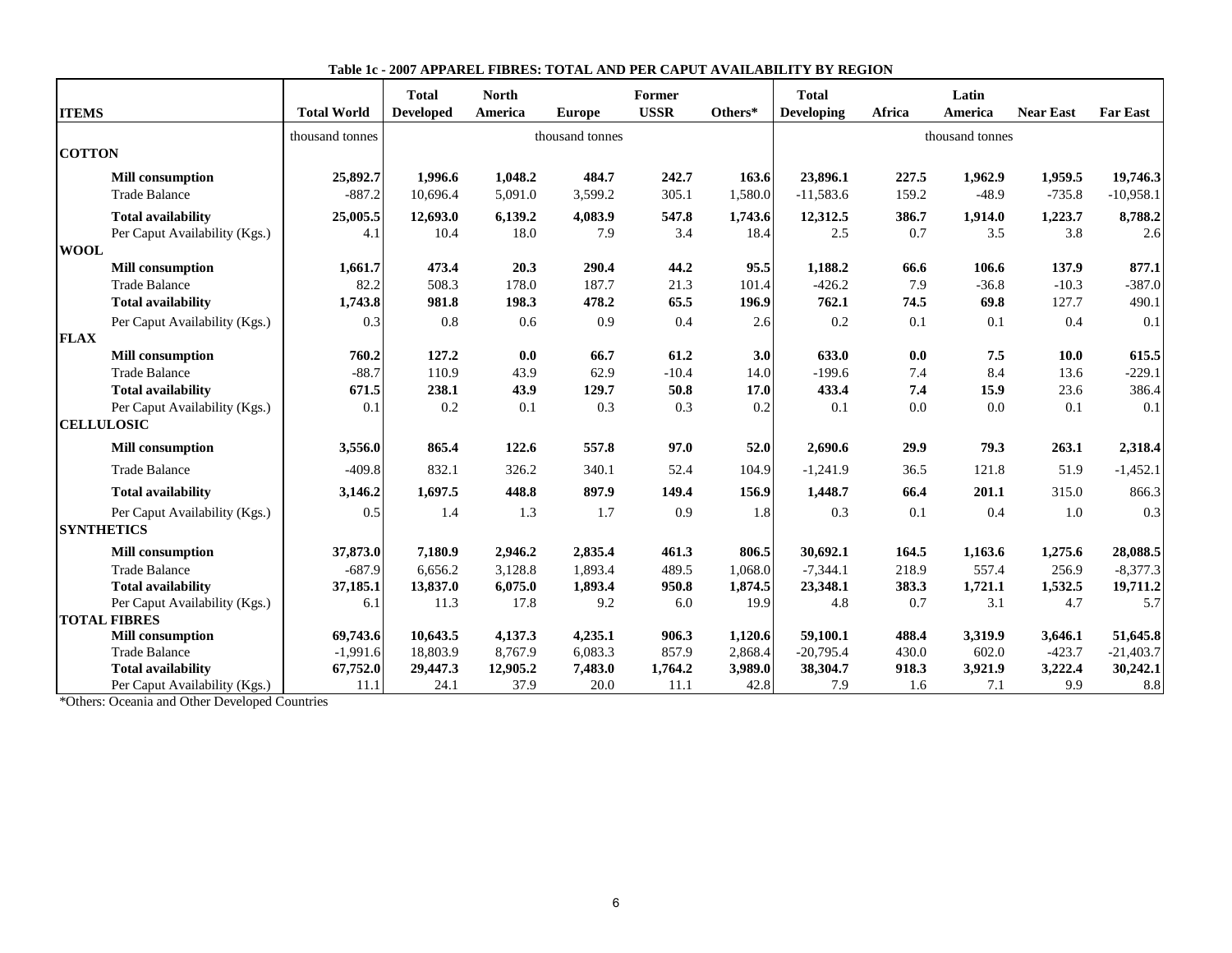| <b>ITEMS</b>                  | <b>Total World</b> | <b>Total</b><br><b>Developed</b> | <b>North</b><br>America | <b>Europe</b>   | Former<br><b>USSR</b> | Others* | <b>Total</b><br><b>Developing</b> | Africa | Latin<br>America | <b>Near East</b> | <b>Far East</b> |
|-------------------------------|--------------------|----------------------------------|-------------------------|-----------------|-----------------------|---------|-----------------------------------|--------|------------------|------------------|-----------------|
|                               |                    |                                  |                         |                 |                       |         |                                   |        |                  |                  |                 |
| <b>COTTON</b>                 | thousand tonnes    |                                  |                         | thousand tonnes |                       |         |                                   |        | thousand tonnes  |                  |                 |
|                               |                    |                                  |                         |                 |                       |         |                                   |        |                  |                  |                 |
| <b>Mill consumption</b>       | 24,025.1           | 1,645.4                          | 879.7                   | 359.4           | 242.7                 | 163.6   | 22,379.7                          | 213.9  | 1,892.4          | 1,702.5          | 18,570.9        |
| <b>Trade Balance</b>          | $-710.8$           | 9,986.3                          | 5,012.0                 | 3,089.3         | 305.1                 | 1,580.0 | $-10,697.1$                       | 123.9  | $-90.1$          | $-544.8$         | $-10,186.1$     |
| <b>Total availability</b>     | 23,314.3           | 11,631.7                         | 5,891.6                 | 3,448.7         | 547.8                 | 1,743.6 | 11,682.6                          | 337.8  | 1,802.3          | 1,157.7          | 8,384.8         |
| Per Caput Availability (Kgs.) | 3.8                | 9.5                              | 17.1                    | 6.7             | 3.4                   | 18.4    | 2.4                               | 0.6    | 3.2              | 3.5              | 2.4             |
| <b>WOOL</b>                   |                    |                                  |                         |                 |                       |         |                                   |        |                  |                  |                 |
| <b>Mill</b> consumption       | 1,590.8            | 398.4                            | 22.1                    | 236.6           | 44.2                  | 95.5    | 1,192.4                           | 57.1   | 103.8            | 132.2            | 899.4           |
| <b>Trade Balance</b>          | $-48.6$            | 417.6                            | 162.7                   | 132.2           | 21.3                  | 101.4   | $-466.2$                          | 9.1    | $-32.5$          | $-8.5$           | $-434.3$        |
| <b>Total availability</b>     | 1,542.2            | 816.0                            | 184.8                   | 368.9           | 65.5                  | 196.9   | 726.2                             | 66.1   | 71.3             | 123.7            | 465.1           |
| Per Caput Availability (Kgs.) | 0.2                | 0.7                              | 0.5                     | 0.7             | 0.4                   | 2.6     | 0.1                               | 0.1    | 0.1              | 0.4              | 0.1             |
| <b>FLAX</b>                   |                    |                                  |                         |                 |                       |         |                                   |        |                  |                  |                 |
| <b>Mill consumption</b>       | 790.1              | 124.1                            | 0.0                     | 59.9            | 61.2                  | 3.0     | 666.0                             | 0.0    | 7.6              | 9.0              | 649.4           |
| <b>Trade Balance</b>          | $-92.1$            | 80.5                             | 37.2                    | 39.6            | $-10.4$               | 14.0    | $-172.5$                          | 5.9    | 10.1             | 12.2             | $-200.7$        |
| <b>Total availability</b>     | 698.2              | 204.6                            | 37.2                    | 99.5            | 50.8                  | 17.0    | 493.6                             | 5.9    | 17.9             | 21.2             | 448.6           |
| Per Caput Availability (Kgs.) | 0.1                | 0.2                              | 0.1                     | 0.2             | 0.3                   | 0.2     | 0.1                               | 0.0    | 0.0              | 0.1              | 0.1             |
| <b>CELLULOSIC</b>             |                    |                                  |                         |                 |                       |         |                                   |        |                  |                  |                 |
| <b>Mill consumption</b>       | 3,097.0            | 742.1                            | 109.8                   | 483.3           | 97.0                  | 52.0    | 2,354.9                           | 26.2   | 73.7             | 187.9            | 2,067.2         |
| <b>Trade Balance</b>          | $-352.1$           | 732.5                            | 309.4                   | 265.8           | 52.4                  | 104.9   | $-1,084.6$                        | 31.9   | 107.7            | 63.3             | $-1,287.6$      |
| <b>Total availability</b>     | 2,744.9            | 1,474.6                          | 419.2                   | 749.1           | 149.4                 | 156.9   | 1,270.3                           | 58.1   | 181.4            | 251.2            | 779.6           |
| Per Caput Availability (Kgs.) | 0.4                | 1.2                              | 1.2                     | 1.4             | 0.9                   | 1.8     | 0.3                               | 0.1    | 0.3              | 0.8              | 0.2             |
| <b>SYNTHETICS</b>             |                    |                                  |                         |                 |                       |         |                                   |        |                  |                  |                 |
| <b>Mill consumption</b>       | 36,558.4           | 6,496.8                          | 2,728.4                 | 2,500.7         | 461.3                 | 806.5   | 30,061.6                          | 146.0  | 1,069.8          | 1,131.6          | 27,714.2        |
| <b>Trade Balance</b>          | $-698.6$           | 6.482.6                          | 3,169.0                 | 1,756.0         | 489.5                 | 1,068.0 | $-7.181.1$                        | 203.3  | 572.0            | 203.4            | $-8,159.8$      |
| <b>Total availability</b>     | 35,859.9           | 12,979.4                         | 5,897.4                 | 1,756.0         | 950.8                 | 1,874.5 | 22,880.5                          | 349.3  | 1,641.8          | 1,335.0          | 19,554.4        |
| Per Caput Availability (Kgs.) | 5.8                | 10.6                             | 17.1                    | 8.2             | 6.0                   | 19.9    | 4.6                               | 0.6    | 3.0              | 4.0              | 5.6             |
| <b>TOTAL FIBRES</b>           |                    |                                  |                         |                 |                       |         |                                   |        |                  |                  |                 |
| <b>Mill</b> consumption       | 66,061.4           | 9,406.8                          | 3,739.9                 | 3,640.0         | 906.3                 | 1,120.6 | 56,654.6                          | 443.1  | 3,147.2          | 3,163.2          | 49,901.1        |
| <b>Trade Balance</b>          | $-1,902.1$         | 17,699.5                         | 8,690.3                 | 5,283.0         | 857.9                 | 2,868.4 | $-19,601.6$                       | 374.1  | 567.2            | $-274.5$         | $-20,268.5$     |
| <b>Total availability</b>     | 64,159.5           | 27,106.3                         | 12,430.2                | 6,422.2         | 1,764.2               | 3,989.0 | 37,053.2                          | 817.2  | 3,714.6          | 2,888.7          | 29,632.6        |
| Per Caput Availability (Kgs.) | 10.4               | 22.0                             | 36.0                    | 17.2            | 11.1                  | 42.8    | 7.5                               | 1.4    | 6.7              | 8.8              | 8.5             |

**Table 1d - 2008 APPAREL FIBRES: TOTAL AND PER CAPUT AVAILABILITY BY REGION**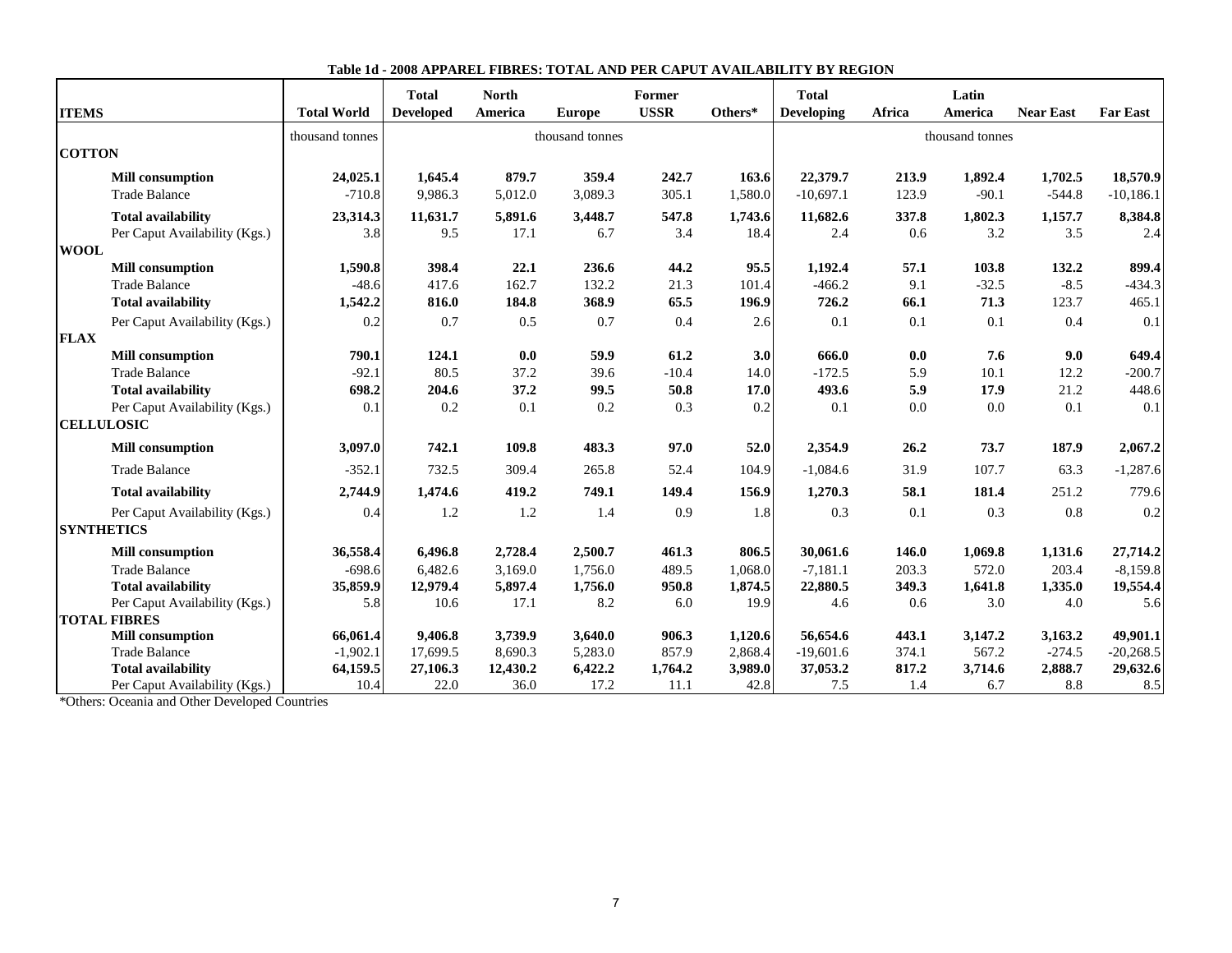|                   |                       |                    | <b>Total</b>     | <b>North</b> |                 |                    |            | <b>Total</b>      |            |                      |                  |                 |
|-------------------|-----------------------|--------------------|------------------|--------------|-----------------|--------------------|------------|-------------------|------------|----------------------|------------------|-----------------|
| <b>ITEMS</b>      |                       | <b>Total World</b> | <b>Developed</b> | America      | <b>Europe</b>   | <b>Former USSR</b> | Others*    | <b>Developing</b> | Africa     | <b>Latin America</b> | <b>Near East</b> | <b>Far East</b> |
|                   |                       | thousand tonnes    |                  |              | thousand tonnes |                    |            |                   |            | thousand tonnes      |                  |                 |
| <b>COTTON</b>     |                       |                    |                  |              |                 |                    |            |                   |            |                      |                  |                 |
|                   | Spun Yarn             | $-126.4$           | 386.3            | $-12.3$      | 254.6           | 31.1               | 112.9      | $-512.7$          | 36.4       | 38.4                 | $-20.0$          | $-567.5$        |
|                   | Fabrics               | $-1,270.8$         | $-30.9$          | $-287.2$     | 131.9           | $-23.1$            | 147.4      | $-1,239.8$        | 101.2      | 35.0                 | $-60.8$          | $-1,315.2$      |
|                   | Clothing              | 117.5              | 5,668.2          | 2.911.2      | 1,905.9         | 76.5               | 774.6      | $-5,550.7$        | $-50.6$    | $-100.1$             | $-482.0$         | $-4,918.1$      |
|                   | Other                 | 40.2               | 1,773.4          | 1,080.3      | 320.4           | 67.6               | 305.1      | $-1,733.3$        | 12.8       | $-0.9$               | $-100.9$         | $-1,644.3$      |
|                   | Total (actual weight) | $-1,239.6$         | 7,797.0          | 3,691.9      | 2,612.9         | 152.1              | 1,340.1    | $-9,036.6$        | 99.8       | $-27.6$              | $-663.7$         | $-8,445.1$      |
|                   | Total (raw fibre)     | $-1,352.0$         | 8,930.1          | 4,084.2      | 3,057.4         | 184.1              | 1,604.4    | $-10,282.0$       | 112.6      | $-32.3$              | $-815.8$         | $-9,546.6$      |
| <b>WOOL</b>       |                       |                    |                  |              |                 |                    |            |                   |            |                      |                  |                 |
|                   | <b>Tops</b>           | $-2.2$             | 25.4             | 2.2          | 35.4            | 1.8                | $-13.9$    | $-27.6$           | 2.7        | $-42.0$              | 14.4             | $-2.7$          |
|                   | <b>Noils</b>          | 3.0                | 7.1              | 0.2          | 7.0             | 0.5                | $-0.6$     | $-4.0$            | 0.1        | $-3.6$               | 0.1              | $-0.6$          |
|                   | Yarn                  | 7.1                | 23.7             | 6.5          | 2.5             | 1.2                | 13.5       | $-16.6$           | 1.1        | $-0.9$               | 1.2              | $-18.0$         |
|                   | Fabrics               | 9.8                | $-26.7$          | $-1.8$       | $-45.2$         | 8.9                | 11.5       | 36.5              | 1.3        | 1.9                  | 4.8              | 28.5            |
|                   | Clothing              | $-15.8$            | 210.5            | 77.4         | 66.0            | 0.1                | 66.9       | $-226.4$          | $-0.5$     | $-4.2$               | $-3.6$           | $-218.1$        |
|                   | Other                 | 51.6               | 133.6            | 67.9         | 48.8            | 4.4                | 12.4       | $-82.0$           | $-2.8$     | 3.2                  | $-26.2$          | $-56.3$         |
|                   | Total (actual weight) | 53.5               | 373.6            | 152.4        | 114.6           | 16.9               | 89.7       | $-320.1$          | 1.9        | $-45.6$              | $-9.2$           | $-267.1$        |
|                   | Total (raw fibre)     | 66.2               | 428.5            | 179.0        | 124.8           | 19.1               | 105.6      | $-362.3$          | 2.6        | $-42.5$              | $-12.7$          | $-309.7$        |
| <b>FLAX</b>       |                       |                    |                  |              |                 |                    |            |                   |            |                      |                  |                 |
|                   | Yarn                  | 10.6               | 12.2             | 0.1          | 13.2            | $-1.5$             | 0.3        | $-1.6$            | 0.4        | 0.1                  | 1.2              | $-3.3$          |
|                   | Fabrics<br>Clothing   | 8.0<br>$-33.3$     | $-2.8$<br>49.9   | 6.2<br>23.2  | 0.1<br>20.9     | $-9.7$<br>0.8      | 0.6<br>5.0 | 10.8<br>$-83.1$   | 1.0<br>1.6 | 2.1<br>2.2           | 1.6<br>5.3       | 6.0<br>$-92.3$  |
|                   | Other                 | $-20.8$            | 8.1              | 2.6          | 5.3             | $-0.6$             | 0.8        | $-28.9$           | 0.6        | 0.7                  | 0.2              | $-30.8$         |
|                   | Total (actual weight) | $-35.5$            | 67.3             | 32.1         | 39.5            | $-11.1$            | 6.7        | $-102.8$          | 3.7        | 5.1                  | 8.3              | $-120.4$        |
|                   | Total (raw fibre)     | $-79.0$            | 92.6             | 41.6         | 57.6            | $-18.5$            | 11.8       | $-171.5$          | 4.6        | 7.5                  | 12.9             | $-196.5$        |
|                   |                       |                    |                  |              |                 |                    |            |                   |            |                      |                  |                 |
| <b>CELLULOSIC</b> |                       |                    |                  |              |                 |                    |            |                   |            |                      |                  |                 |
|                   | Spun Yarn             | $-75.7$            | 79.5             | 23.5         | 39.0            | 3.3                | 13.7       | $-155.2$          | 7.9        | 36.6                 | 63.3             | $-263.0$        |
|                   | Fabrics               | 31.4               | 77.1             | 15.2         | 54.1            | 24.0               | $-16.2$    | $-45.7$           | 10.2       | 21.6                 | 4.1              | $-81.7$         |
|                   | Clothing              | $-100.5$           | 388.0            | 164.0        | 142.9           | 2.6                | 78.4       | $-488.6$          | 2.3        | 26.2                 | 11.9             | $-529.0$        |
|                   | Other                 | $-106.8$           | 92.0             | 48.3         | 26.0            | 5.1                | 12.6       | $-198.8$          | 5.4        | 6.8                  | $-19.8$          | $-191.3$        |
|                   | Total (actual weight) | $-251.7$           | 636.6            | 251.0        | 262.1           | 35.0               | 88.5       | $-888.2$          | 25.9       | 91.3                 | 59.6             | $-1,064.9$      |
|                   | Total (raw fibre)     | $-270.8$           | 706.8            | 282.7        | 285.0           | 36.3               | 102.7      | $-977.6$          | 29.0       | 100.2                | 62.3             | $-1,169.1$      |
| <b>SYNTHETICS</b> |                       |                    |                  |              |                 |                    |            |                   |            |                      |                  |                 |
|                   | Spun Yarn             | $-54.6$            | 181.2            | 24.9         | 70.7            | 21.7               | 63.9       | $-235.8$          | 43.1       | 83.2                 | 53.9             | -416.0          |
|                   | Fabrics               | $-517.9$           | 869.3            | 269.3        | 316.6           | 167.6              | 115.8      | $-1,387.1$        | 99.5       | 289.3                | 84.4             | $-1,860.3$      |
|                   | Clothing              | $-475.0$           | 3,174.1          | 1,584.8      | 926.1           | 106.1              | 557.1      | $-3,649.0$        | 8.2        | $-96.7$              | $-46.5$          | $-3,514.1$      |
|                   | Other                 | $-59.2$            | 960.1            | 422.8        | 319.8           | 58.1               | 159.5      | $-1,019.3$        | 27.4       | 39.2                 | 8.4              | $-1,094.3$      |
|                   | Total (actual weight) | $-1,106.6$         | 5,184.7          | 2,301.9      | 1,633.2         | 353.4              | 896.2      | $-6,291.3$        | 178.3      | 314.9                | 100.3            | $-6,884.8$      |
|                   | Total (raw fibre)     | $-893.9$           | 5,779.5          | 2,610.3      | 1,800.6         | 379.5              | 989.1      | $-6,673.4$        | 200.5      | 335.8                | 117.7            | $-7,327.5$      |

#### **Table 2a - 2005 BALANCE OF TRADE OF MANUFACTURES BY REGION**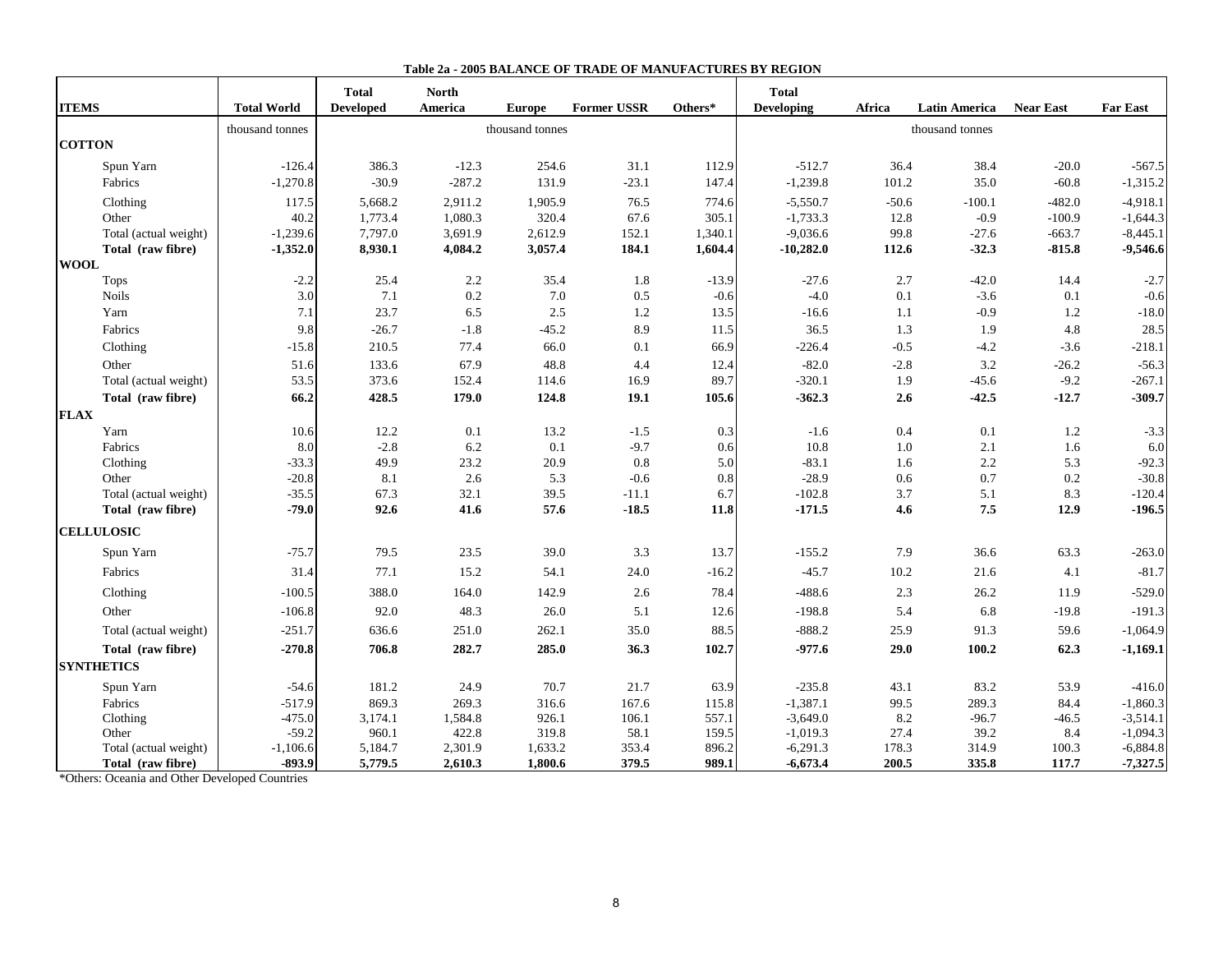|                       |                    | <b>Total</b>     | <b>North</b> |                 |                    |         | <b>Total</b>      |         |                      |                  |                 |
|-----------------------|--------------------|------------------|--------------|-----------------|--------------------|---------|-------------------|---------|----------------------|------------------|-----------------|
| <b>ITEMS</b>          | <b>Total World</b> | <b>Developed</b> | America      | <b>Europe</b>   | <b>Former USSR</b> | Others* | <b>Developing</b> | Africa  | <b>Latin America</b> | <b>Near East</b> | <b>Far East</b> |
|                       | thousand tonnes    |                  |              | thousand tonnes |                    |         |                   |         | thousand tonnes      |                  |                 |
| <b>COTTON</b>         |                    |                  |              |                 |                    |         |                   |         |                      |                  |                 |
| Spun Yarn             | $-109.8$           | 478.0            | 26.7         | 323.6           | 41.9               | 85.8    | $-587.8$          | 43.3    | 62.5                 | $-53.4$          | $-640.2$        |
| Fabrics               | $-1,216.3$         | 128.6            | $-102.5$     | 113.4           | $-19.7$            | 137.5   | $-1,344.9$        | 104.5   | 49.9                 | $-64.0$          | $-1,435.2$      |
| Clothing              | $-433.7$           | 5,758.4          | 2,810.4      | 2,016.8         | 79.1               | 852.1   | $-6.192.1$        | $-43.0$ | $-127.6$             | $-470.3$         | $-5,551.1$      |
| Other                 | 283.9              | 2,285.3          | 1,590.6      | 315.3           | 77.9               | 301.5   | $-2,001.3$        | 16.2    | $-31.4$              | $-104.5$         | $-1,881.6$      |
| Total (actual weight) | $-1,475.8$         | 8,650.3          | 4,325.2      | 2,769.1         | 179.2              | 1,376.8 | $-10,126.1$       | 121.0   | $-46.6$              | $-692.2$         | $-9,508.3$      |
| Total (raw fibre)     | $-1,308.9$         | 9,887.8          | 4,783.3      | 3,240.2         | 216.4              | 1,647.9 | $-11,196.7$       | 137.4   | $-53.6$              | $-852.0$         | $-10,428.5$     |
| <b>WOOL</b>           |                    |                  |              |                 |                    |         |                   |         |                      |                  |                 |
| <b>Tops</b>           | $-12.7$            | 19.9             | 2.3          | 32.4            | 1.7                | $-16.5$ | $-32.6$           | 2.9     | $-45.9$              | 16.0             | $-5.7$          |
| <b>Noils</b>          | 3.0                | 7.7              | 0.6          | $7.2\,$         | 0.5                | $-0.6$  | $-4.7$            | 0.0     | $-3.6$               | 0.3              | $-1.4$          |
| Yarn                  | 14.7               | 35.8             | 6.1          | 16.6            | 1.0                | 12.0    | $-21.0$           | 1.5     | $-0.7$               | $-0.2$           | $-21.5$         |
| Fabrics               | 13.1               | $-24.0$          | $-0.7$       | $-44.0$         | 6.9                | 13.8    | 37.1              | 1.6     | 3.3                  | 3.9              | 28.3            |
| Clothing              | $-51.5$            | 215.0            | 78.9         | 61.1            | 2.6                | 72.4    | $-266.5$          | $-1.2$  | 0.4                  | $-1.0$           | $-264.7$        |
| Other                 | 68.3               | 146.1            | 65.1         | 64.6            | 4.9                | 11.5    | $-77.8$           | 1.2     | 2.1                  | $-22.8$          | $-58.2$         |
| Total (actual weight) | 35.0               | 400.4            | 152.4        | 137.8           | 17.6               | 92.6    | $-365.4$          | 6.0     | $-44.4$              | $-3.8$           | $-323.2$        |
| Total (raw fibre)     | 45.2               | 458.9            | 178.9        | 150.6           | 19.9               | 109.4   | $-413.7$          | 7.6     | $-43.1$              | $-6.7$           | $-371.5$        |
| <b>FLAX</b>           |                    |                  |              |                 |                    |         |                   |         |                      |                  |                 |
| Yarn                  | $-0.7$             | 11.6             | 0.2          | 12.7            | $-1.4$             | 0.1     | $-12.2$           | 0.5     | 0.1                  | $-0.2$           | $-12.7$         |
| Fabrics               | 14.8               | 9.0              | 10.5         | 6.9             | $-9.1$             | 0.7     | 5.8               | 1.1     | 1.9                  | 1.2              | 1.6             |
| Clothing              | $-36.0$            | 47.5             | 19.0         | 21.0            | 0.7                | 6.8     | $-83.4$           | 1.2     | 1.7                  | 5.8              | $-92.1$         |
| Other                 | $-30.0$            | 7.8              | 2.3          | 5.2             | $-0.2$             | 0.5     | $-37.8$           | 1.0     | 0.7                  | 0.1              | $-39.6$         |
| Total (actual weight) | $-51.8$            | 75.8             | 32.1         | 45.8            | $-10.1$            | 8.1     | $-127.6$          | 3.8     | 4.4                  | 6.9              | $-142.7$        |
| Total (raw fibre)     | $-107.9$           | 102.7            | 41.7         | 63.7            | $-16.6$            | 13.9    | $-210.5$          | 5.2     | 6.7                  | 10.1             | $-232.6$        |
| <b>CELLULOSIC</b>     |                    |                  |              |                 |                    |         |                   |         |                      |                  |                 |
| Spun Yarn             | $-90.0$            | 97.3             | 26.9         | 52.2            | 4.2                | 14.0    | $-187.3$          | 7.4     | 43.5                 | 69.0             | $-307.2$        |
| Fabrics               | 51.2               | 89.8             | 34.4         | 31.7            | 40.3               | $-16.6$ | $-38.6$           | 12.3    | 33.3                 | 3.5              | $-87.8$         |
| Clothing              | $-126.7$           | 393.0            | 163.6        | 144.7           | 1.8                | 82.9    | $-519.7$          | 3.2     | 14.8                 | 10.1             | $-547.8$        |
| Other                 | $-205.7$           | 102.3            | 56.6         | 24.9            | 7.8                | 12.9    | $-307.9$          | 7.6     | 6.9                  | $-16.9$          | $-305.5$        |
| Total (actual weight) | $-371.2$           | 682.4            | 281.6        | 253.5           | 54.2               | 93.2    | $-1,053.6$        | 30.5    | 98.5                 | 65.7             | $-1,248.4$      |
| Total (raw fibre)     | $-403.2$           | 756.2            | 316.7        | 275.5           | 55.7               | 108.2   | $-1,159.4$        | 34.8    | 107.3                | 69.3             | $-1,370.7$      |
| <b>SYNTHETICS</b>     |                    |                  |              |                 |                    |         |                   |         |                      |                  |                 |
| Spun Yarn             | $-75.8$            | 166.8            | 14.8         | 75.0            | 26.0               | 51.0    | $-242.6$          | 36.2    | 116.9                | 60.2             | $-455.8$        |
| Fabrics               | $-745.3$           | 867.6            | 107.9        | 422.7           | 202.3              | 134.7   | $-1,612.9$        | 109.7   | 294.0                | 95.0             | $-2,111.6$      |
| Clothing              | $-763.5$           | 3,211.4          | 1,628.9      | 841.2           | 134.6              | 606.6   | $-3,974.9$        | 14.3    | $-57.1$              | $-22.3$          | $-3,909.8$      |
| Other                 | 315.1              | 1,297.2          | 758.5        | 287.4           | 77.1               | 174.2   | $-982.1$          | 31.7    | 64.1                 | 32.6             | $-1,110.6$      |
| Total (actual weight) | $-1,269.5$         | 5,543.0          | 2,510.1      | 1,626.4         | 440.0              | 966.6   | $-6,812.5$        | 191.8   | 417.9                | 165.5            | $-7,587.7$      |
| Total (raw fibre)     | $-1,016.4$         | 6,186.9          | 2,855.2      | 1,792.7         | 472.2              | 1,066.8 | $-7,203.4$        | 214.6   | 446.2                | 189.3            | $-8,053.5$      |

#### **Table 2b - 2006 BALANCE OF TRADE OF MANUFACTURES BY REGION**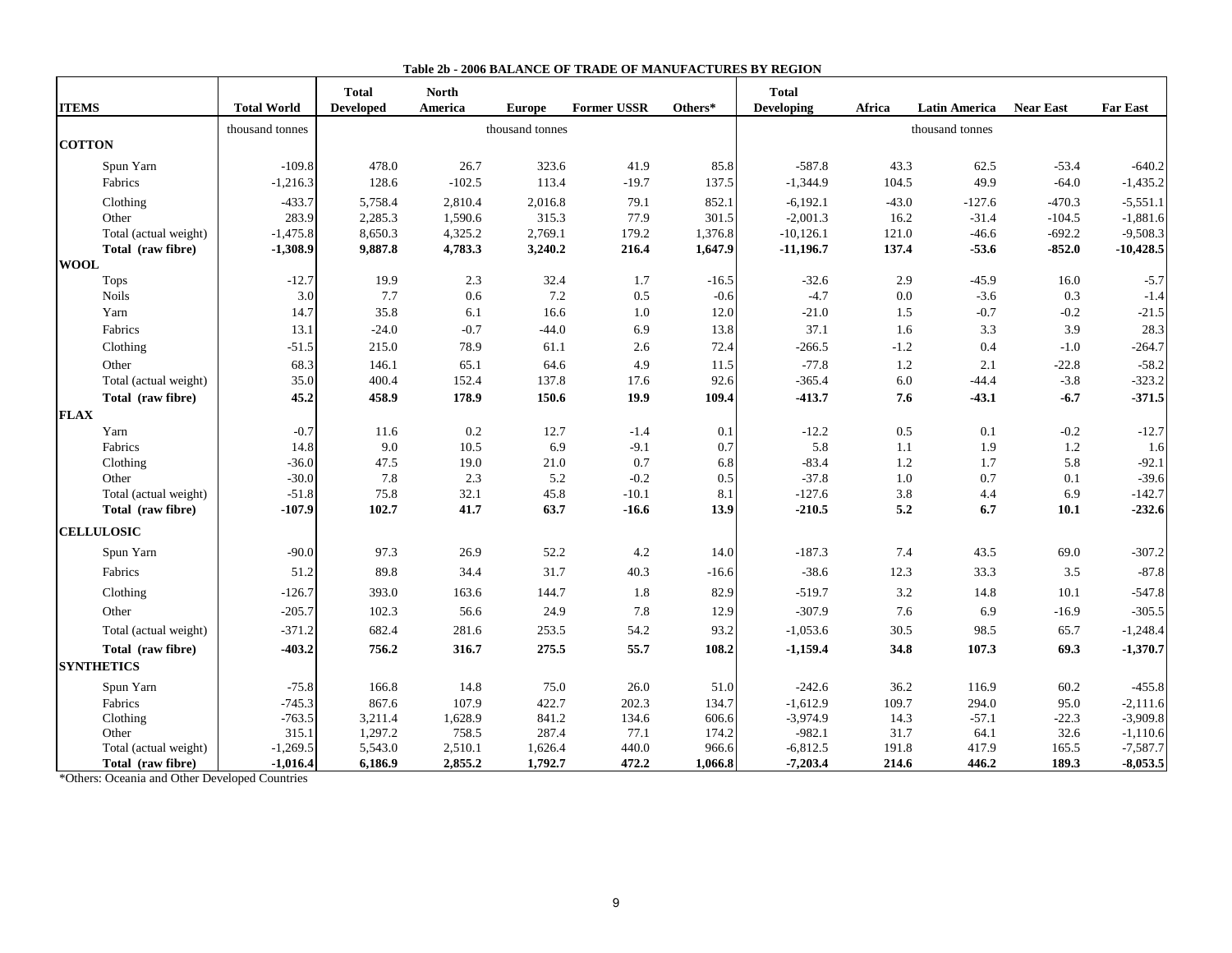|                       |                    | <b>Total</b>     | <b>North</b> |                 |                    |         | <b>Total</b>      |         |                      |                  |                 |
|-----------------------|--------------------|------------------|--------------|-----------------|--------------------|---------|-------------------|---------|----------------------|------------------|-----------------|
| <b>ITEMS</b>          | <b>Total World</b> | <b>Developed</b> | America      | <b>Europe</b>   | <b>Former USSR</b> | Others* | <b>Developing</b> | Africa  | <b>Latin America</b> | <b>Near East</b> | <b>Far East</b> |
|                       | thousand tonnes    |                  |              | thousand tonnes |                    |         |                   |         | thousand tonnes      |                  |                 |
| <b>COTTON</b>         |                    |                  |              |                 |                    |         |                   |         |                      |                  |                 |
| Spun Yarn             | $-91.1$            | 440.0            | $-25.5$      | 328.6           | 50.6               | 86.3    | $-531.1$          | 52.2    | 68.6                 | 46.7             | $-698.6$        |
| Fabrics               | $-971.2$           | 272.4            | $-118.6$     | 228.4           | 8.5                | 154.2   | $-1,243.5$        | 116.1   | 38.1                 | $-57.1$          | $-1,340.7$      |
| Clothing              | $-362.9$           | 6,201.4          | 3,058.6      | 2,187.1         | 86.4               | 869.3   | $-6,564.3$        | $-46.8$ | $-140.6$             | $-471.7$         | $-5,905.3$      |
| Other                 | 132.3              | 2,437.5          | 1,689.2      | 327.9           | 83.6               | 336.9   | $-2,305.2$        | 18.2    | $-9.1$               | $-107.7$         | $-2,206.6$      |
| Total (actual weight) | $-1,292.8$         | 9.351.3          | 4,603.6      | 3,071.9         | 229.1              | 1,446.6 | $-10,644.1$       | 139.7   | $-43.0$              | $-589.8$         | $-10,151.1$     |
| Total (raw fibre)     | $-887.2$           | 10,696.4         | 5,091.0      | 3,599.2         | 274.9              | 1,731.3 | $-11,583.6$       | 159.2   | $-48.9$              | $-735.8$         | $-10,958.1$     |
| <b>WOOL</b>           |                    |                  |              |                 |                    |         |                   |         |                      |                  |                 |
| Tops                  | $-3.4$             | 24.8             | 2.6          | 34.0            | 1.5                | $-13.3$ | $-28.2$           | 2.6     | $-42.2$              | 16.6             | $-5.2$          |
| <b>Noils</b>          | $-2.7$             | 5.4              | 0.8          | 8.0             | $-0.2$             | $-3.1$  | $-8.1$            | 0.0     | $-3.8$               | 0.1              | $-4.4$          |
| Yarn                  | 20.1               | 44.2             | 6.6          | 24.1            | 1.0                | 12.5    | $-24.1$           | 1.5     | $-0.9$               | $-1.5$           | $-23.1$         |
| Fabrics               | 16.3               | $-13.2$          | $-1.3$       | $-33.6$         | 5.7                | 16.0    | 29.5              | 2.0     | 3.6                  | 3.9              | 20.0            |
| Clothing              | $-31.3$            | 244.6            | 87.4         | 73.6            | 3.5                | 80.2    | $-275.9$          | $-1.8$  | 1.4                  | $-4.6$           | $-270.9$        |
| Other                 | 67.0               | 137.5            | 55.6         | 63.5            | 4.8                | 13.6    | $-70.5$           | 2.5     | 2.1                  | $-21.4$          | $-53.7$         |
| Total (actual weight) | 65.9               | 443.3            | 151.7        | 169.6           | 16.3               | 105.8   | $-377.4$          | 6.7     | $-39.9$              | $-6.9$           | $-337.3$        |
| Total (raw fibre)     | 82.2               | 508.3            | 178.0        | 187.7           | 18.4               | 124.2   | $-426.2$          | 7.9     | $-36.8$              | $-10.3$          | $-387.0$        |
| <b>FLAX</b>           |                    |                  |              |                 |                    |         |                   |         |                      |                  |                 |
| Yarn                  | 1.3                | 11.7             | 0.2          | 12.3            | $-1.9$             | 1.0     | $-10.3$           | 0.1     | 0.3                  | 1.7              | $-12.4$         |
| Fabrics               | 14.2               | 9.1              | 11.1         | 3.1             | $-5.6$             | 0.6     | 5.1               | 1.3     | 2.6                  | 1.0              | 0.2             |
| Clothing              | $-32.8$            | 49.1             | 20.0         | 22.4            | 0.8                | 5.9     | $-81.8$           | 3.8     | $2.0\,$              | 6.0              | $-93.6$         |
| Other                 | $-24.7$            | 8.7              | 2.6          | 5.5             | 0.6                | 0.0     | $-33.4$           | 1.0     | 0.9                  | 0.0              | $-35.3$         |
| Total (actual weight) | $-41.9$            | 78.6             | 33.9         | 43.3            | $-6.1$             | $7.5\,$ | $-120.5$          | 6.2     | 5.8                  | 8.6              | $-141.1$        |
| Total (raw fibre)     | $-88.7$            | 110.9            | 43.9         | 62.9            | $-9.5$             | 13.5    | $-199.6$          | 7.4     | 8.4                  | 13.6             | $-229.1$        |
| <b>CELLULOSIC</b>     |                    |                  |              |                 |                    |         |                   |         |                      |                  |                 |
| Spun Yarn             | $-159.8$           | 97.5             | 23.6         | 54.0            | 5.8                | 14.1    | $-257.2$          | 8.1     | 47.8                 | 48.6             | $-361.7$        |
| Fabrics               | 115.9              | 121.8            | 48.7         | 44.3            | 45.4               | $-16.7$ | $-5.9$            | 14.0    | 33.4                 | 8.4              | $-61.6$         |
| Clothing              | $-127.6$           | 415.0            | 162.0        | 170.2           | 1.6                | 81.1    | $-542.6$          | 2.8     | 26.1                 | 7.4              | $-578.9$        |
| Other                 | $-206.1$           | 118.6            | 56.1         | 44.1            | 7.4                | 11.0    | $-324.7$          | 6.8     | 3.7                  | $-14.8$          | $-320.4$        |
| Total (actual weight) | $-377.6$           | 752.9            | 290.4        | 312.6           | 60.2               | 89.6    | $-1,130.4$        | 31.6    | 110.9                | 49.6             | $-1,322.6$      |
| Total (raw fibre)     | $-409.8$           | 832.1            | 326.2        | 340.1           | 61.4               | 104.4   | $-1,241.9$        | 36.5    | 121.8                | 51.9             | $-1,452.1$      |
| <b>SYNTHETICS</b>     |                    |                  |              |                 |                    |         |                   |         |                      |                  |                 |
| Spun Yarn             | $-69.1$            | 141.1            | $-1.1$       | 72.0            | 24.5               | 45.6    | $-210.2$          | 40.5    | 149.3                | 99.4             | $-499.4$        |
| Fabrics               | $-608.8$           | 1,032.3          | 238.2        | 431.0           | 249.4              | 113.7   | $-1,641.1$        | 110.7   | 339.7                | 98.1             | $-2,189.7$      |
| Clothing              | $-655.3$           | 3,451.5          | 1,744.3      | 936.6           | 151.3              | 619.3   | $-4,106.8$        | 12.6    | $-25.1$              | $-13.0$          | $-4,081.3$      |
| Other                 | 351.9              | 1,338.9          | 772.7        | 277.4           | 77.9               | 210.9   | $-987.1$          | 31.2    | 59.6                 | 43.6             | $-1,121.4$      |
| Total (actual weight) | $-981.3$           | 5,963.8          | 2,754.2      | 1,717.0         | 503.1              | 989.4   | $-6,945.1$        | 195.1   | 523.5                | 228.1            | $-7,891.8$      |
| Total (raw fibre)     | -687.9             | 6,656.2          | 3,128.8      | 1,893.4         | 541.0              | 1,092.9 | $-7,344.1$        | 218.9   | 557.4                | 256.9            | $-8,377.3$      |

#### **Table 2c - 2007 BALANCE OF TRADE OF MANUFACTURES BY REGION**